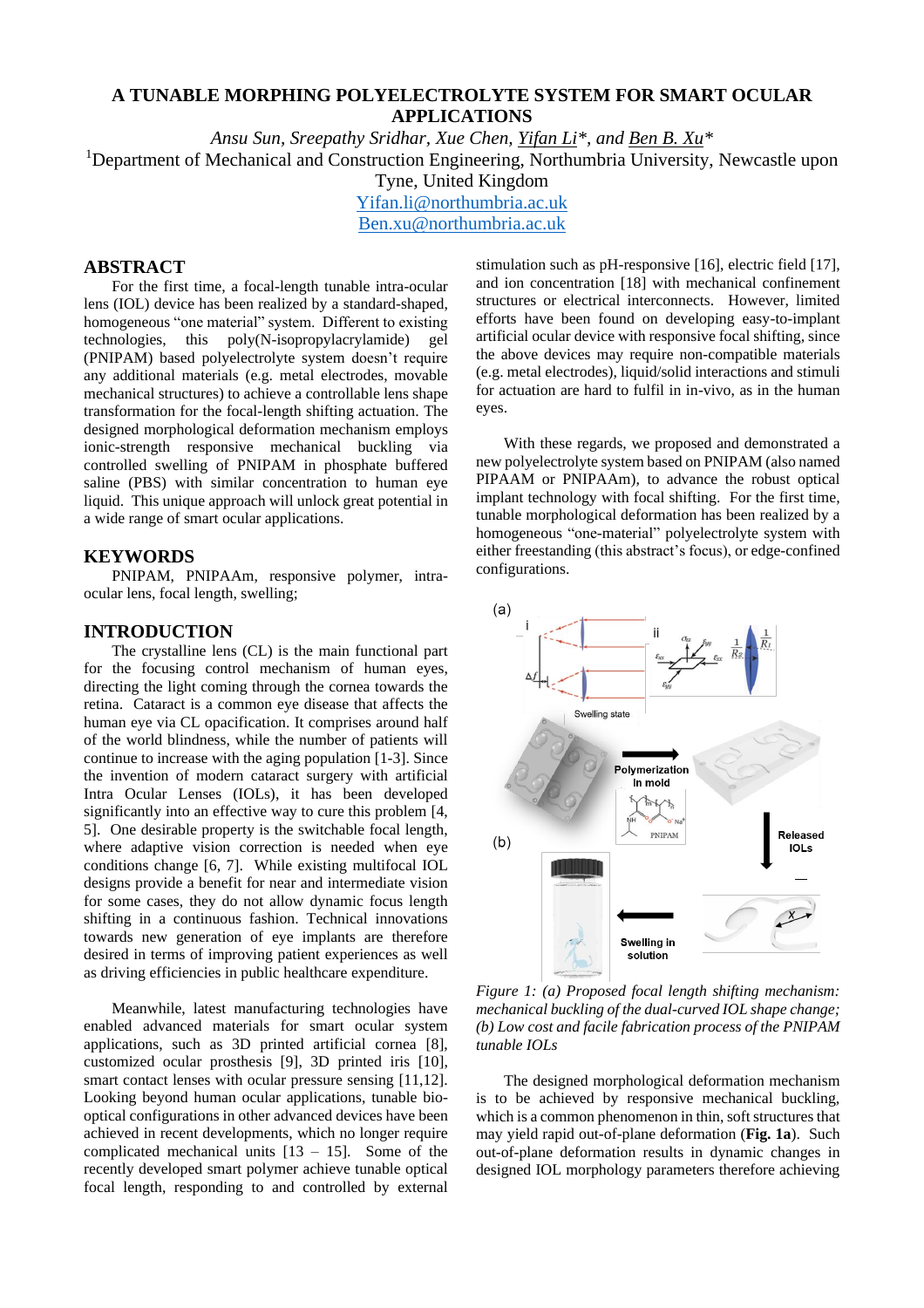the desired tunable optical properties. Taking advantage of the "one-material" design, this standard-shaped, dualcurved, mono-focal IOL structure employs a "one-stepmolding" facile fabrication process. The IOLs were fabricated through a cast-molding/polymerization process of polyelectrolyte hydrogels (**Fig. 1b**) inside 3D printed molds.

It should be noted that the targeted focal length *f* (reciprocal of the lens diopter  $D = \frac{1}{f}$  $\frac{1}{f}$ ) shifting is relatively small, at around 10% increment of the original value, as required for the ocular application we are interested in. IOL calcification tests were also conducted at the end to demonstrate the suitability for potential human eye implantation.

## **RESULTS AND DISCUSSION**



*Figure 2: (a) Synthesizing process of the PNIPAM polyelectrolyte system; (b) Swelling ratio characterization using PNIPAM spheres with results from three different composites: Hydrogel 1, 2 and 3 (Table 1) respectively.* 

**Figure 2a** shows the synthesizing process of the proposed PNIPAM responsive IOL hydrogel structure. The ionic-strength responsive swelling behavior was characterized by immersing spherical shaped PNIPAM hydrogel balls in phosphate buffered saline (PBS) solutions, while studying the relationship between their diameters *D* vs. swelling time. Three different PNIPAM composites were used, labelled "Hydrogel 1, 2 and 3" respectively (**Table 1**). **Figure 2b** shows the hydrogel ball diameters *D* increased rapidly in the first hour after being immersed in the 0.01 M PBS solution. The swelling velocity gradually reduced, with the swelling ratio "saturated" at around 24 hours mark. As expected, due to its addition of Sodium Acrylate (SA) in the polyelectrolyte

system Hydrogel 2 has the largest swelling ratio change (up to 125% at 24th hour). On the other hand, due to the higher crosslinker N,N'-methylenebisacrylamide (BisAA) content in Hydrogel 3, it has the smallest overall swelling ratio (up to 105%).

*Table 1: PNIPAM composition of Hydrogels 1, 2 and 3.*

|               | Hydrogel 1 | Hydrogel 2 | Hydrogel 3 |
|---------------|------------|------------|------------|
|               | $(wt\%)$   | $(wt\%)$   | $(wt\%)$   |
| Acrylamid     | 8.34       | 8.34       | 8.34       |
| Sodium        |            | 1.59       |            |
| Acrylate (SA) |            |            |            |
| <b>BisAA</b>  | 0.416      | 0.416      | 0.832      |
| <b>TEMED</b>  | 0.0015     | 0.0015     | 0.0015     |
| <b>APS</b>    | 0.1        | 0.1        | 0.1        |
| H2O           | 91.14      | 89.56      | 90.72      |



*Figure 3: (a) IOL shape characterization using contact angle goniometer and CLSM systems; (b) Schematic of the focal length shifting demonstration imaging set-up.* 

Next, we analyzed the tunable morphological deformation mechanism of the designed IOL structures, by measuring key shape parameters using a contact angle goniometer (**Figure 3a**). The IOL shape was also verified in a Confocal Laser Scanning Microscopy (CLSM) system. The relationship between optical properties and dualcurved IOL lens designs can be described by equation (1):

$$
\varphi = \frac{1}{f} = (n-1)\left(\frac{1}{R_1} - \frac{1}{R_2} + \frac{(n-1)d}{nR_1R_2}\right) \tag{1}
$$

where  $\varphi$  is the diopter of the optical power, *f* is the focal length, *d* is the lens thickness in the air,  $R_1$  and  $R_2$  are the surfaces with radii of curvature, and *n* is the refractive index (n=1.349) by Byron et al. [19]

At the end, a simple focal length shifting optical demonstration experiment was also conducted by fixing the image distance with photos taken at different object distance as illustrated in **Figure 3b**. As our targeted focal length shift is around 10% of the original value, Hydrogel 1 was chosen for the shape characterization study.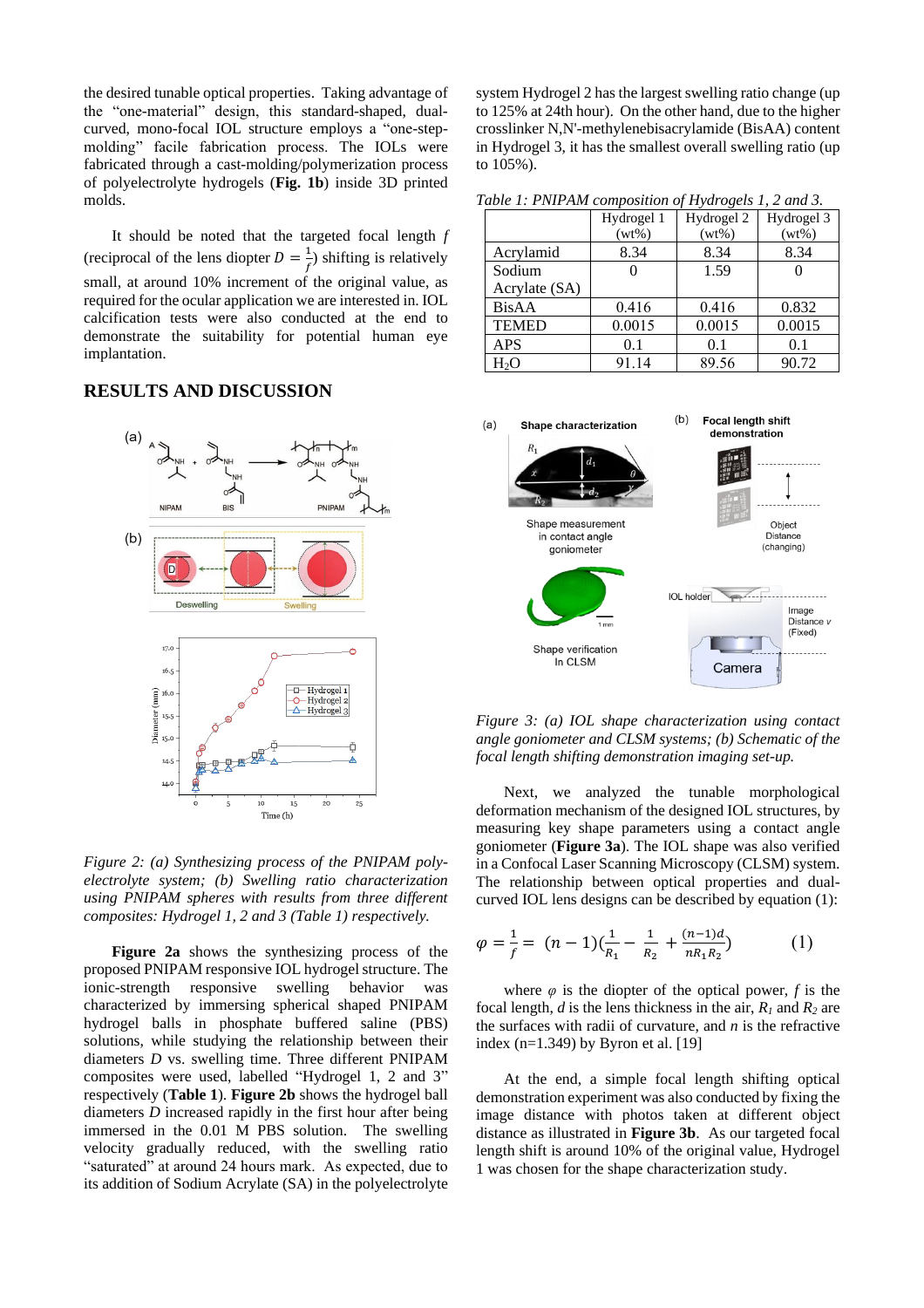To understand the ionic strength effect on morphological deformation, dual-curved IOL test structures were immersed in PBS solutions with different concentrations (0.001 - 0.1M), and for different length of time periods (up to 24 hours). **Fig. 4** shows that the IOL swells rapidly during the first hour, before slowing down and saturated after that. This largely agrees with the swelling behavior shown in figure 2. It was also observed that the IOL expanded more along the X-direction (**Fig. 4a**), resulting a reduction in both curvatures (reciprocal of the radius,  $\frac{1}{R_1}$  and  $\frac{1}{R_2}$ ), and thus an increased focal length over time (**Figure 4b, 4c** and **4d**). Numerical simulations were also conducted to help verify this relationship. The initial result (**Fig. 4d**) shows quicker swelling at the Xdirection than the d-direction.



*Figure 4: Free-standing, dual-curved IOL shape characterization. (a) Direct shape comparison of the IOL at different swelling stages (profile outline comparison); (b) relationship between swelling time and the IOL shape parameter d (d=d1+d2); (c) relationship between swelling time and the IOL shape parameter X; (d) initial simulation results verified the experimental observation; (e) resulted focal length change (free standing) of hydrogel composites 1, 2 and 3, at PBS concentration of 0.01M*

Optical bench system for focal length shifting demonstration and verification have been designed and constructed as illustrated in **Figure 3b**. With the image distance fixed to  $v = 10.9$  mm, and object (1951 USAF test chart, **Fig. 5a**) distances *u* were calculated based on focal length *f* values following equation 2 below:

$$
\frac{1}{u} + \frac{1}{v} = \frac{1}{f}
$$
 (2)

This object distances *vs.* IOL swelling time and resulted images were then evaluated by the optical bench system to demonstrate the configurable focal length shifting for the fabricated gel structure, with initial results shown in **Figure 5b**. A clear shifting of object distance in focus from around 25-30 to 40 mm can be observed.



*Figure 5: Focal length shifting optical demonstration with (a) 1951 USAF test chart as testing object, with (b) shifting of the object distance in focus observed with IOL lenses at different swelling stages.* 



*Figure 6: Anti-calcification demonstration experiment: EDS image showing little calcium deposition after 30 days of sample immersion in calcium solutions.* 

For IOL applications, it is important to conduct a standard calcification evaluation experiment, typically performed by immersing the PNIPAM gels in a solution of 0.05 - 5 mM of calcium nitrate solutions for up to 30 days as reported by Yokoi et al. [20].

Both the surface and cross-section of the PNIPAM IOLs were examined. **Figure 6** shows the EDS surface view, where carbon and calcium elements were represented by red and green colors, respectively. From observation, the gel surface remains "calcium-free" even after 30 days'